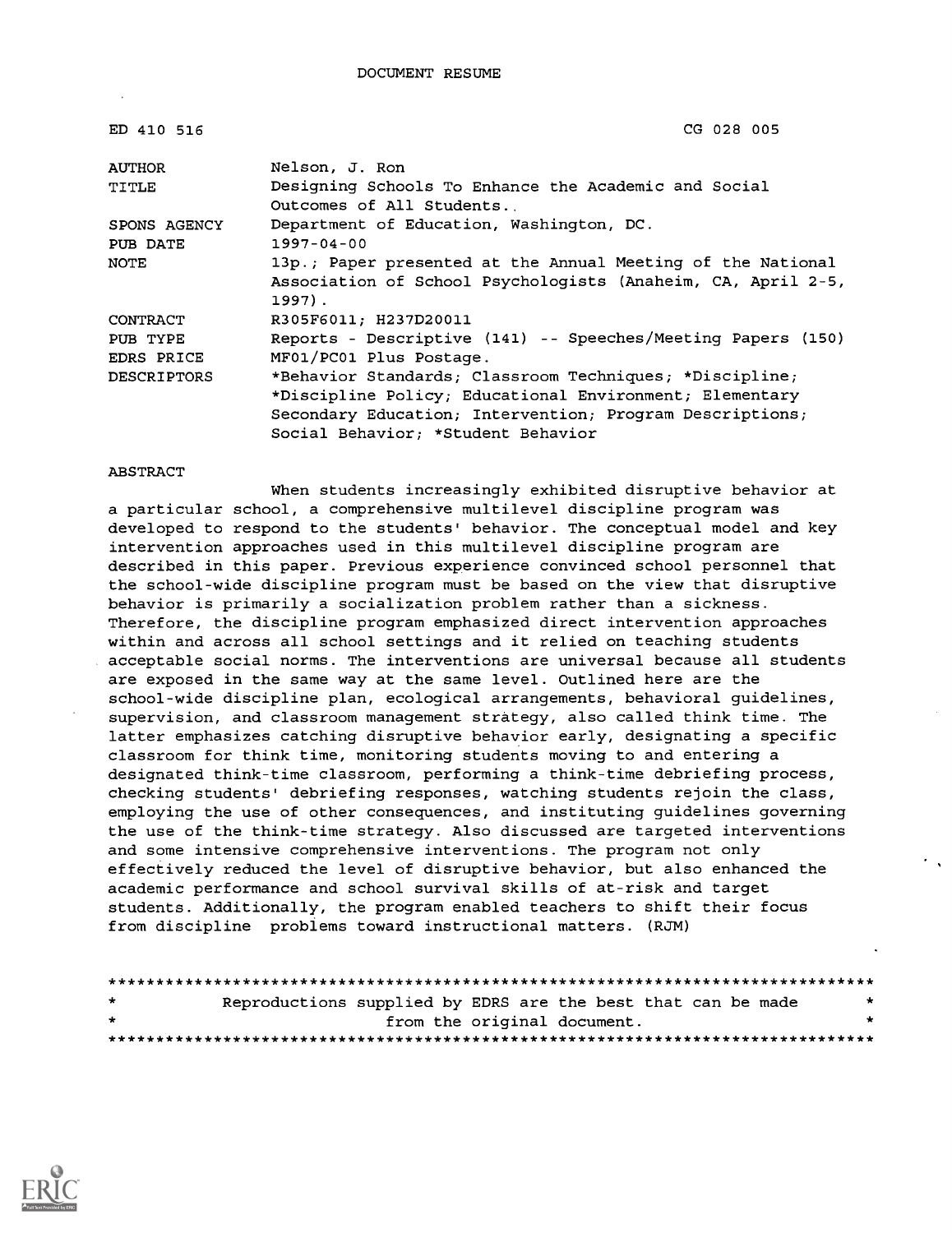5008

Designing Schools to Enhance the Academic and Social Outcomes of All Students

J. Ron Nelson

Arizona State University

Paper Presented at the

1997 Annual Convention of the National Association of School Psychologists

Anaheim California

Preparation of this paper was supported in part by grants (#R305F6011 & #H237D20011) from the U.S. Department of Education. Opinions expressed do not necessarily reflect the position of the U.S. Department of Education, and no endorsement should be inferred. Request for copies of this manuscript should be addressed to Dr. J. Ron Nelson, Ph.D., College of Education, Arizona State University, Tempe, AZ 85287-1011.

| "PERMISSION TO REPRODUCE THIS | <b>U.S. DEPARTMENT OF EDUCATION</b><br>Office of Educational Research and Improvement                 |
|-------------------------------|-------------------------------------------------------------------------------------------------------|
| MATERIAL HAS BEEN GRANTED BY  | <b>EDUCATIONAL RESOURCES INFORMATION</b><br><b>CENTER (ERIC)</b>                                      |
|                               | D.This document has been reproduced as<br>received from the person or organization<br>originating it. |
|                               | D Minor changes have been made to improve<br>reproduction quality.                                    |

TO THE EDUCATIONAL RESOURCES

e Points of view or opinions stated in this document do not incossarily represent inflicial<br>OERI position or policy.

| BEST COPY AVAILABLE |  |  |  |  |
|---------------------|--|--|--|--|
|---------------------|--|--|--|--|

INFORMATION CENTER (ERIC)." 2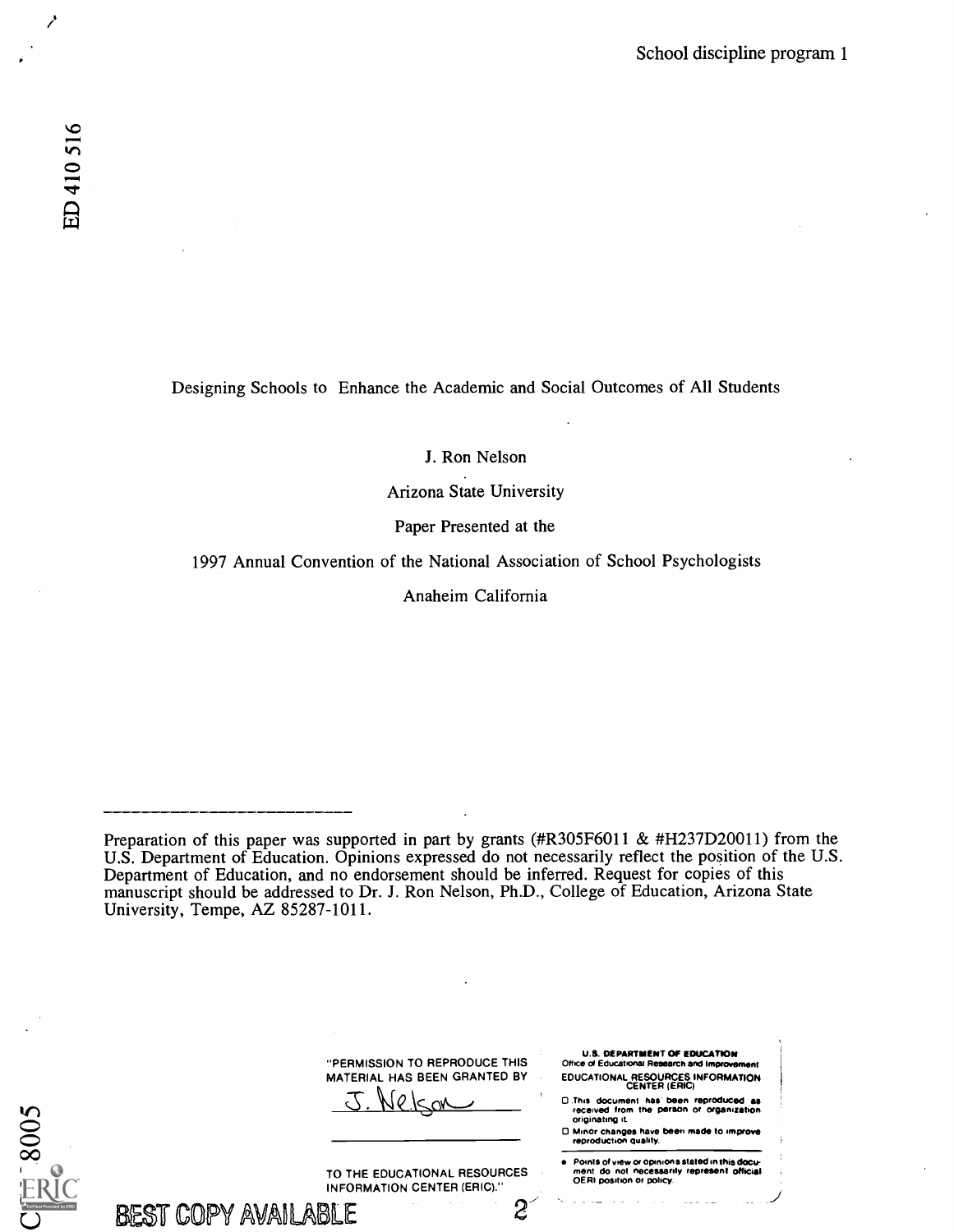## Abstract

An empirically validated multilevel disciplinary program for addressing the disruptive behavior of all students is described. The program includes three levels of intervention approaches (i.e., universal, targeted, and intensive comprehensive intervention approaches) which are directly linked and coordinated to maximize their effectiveness. The three levels of intervention approaches that preventative and remedial in nature. General conclusions are discussed.

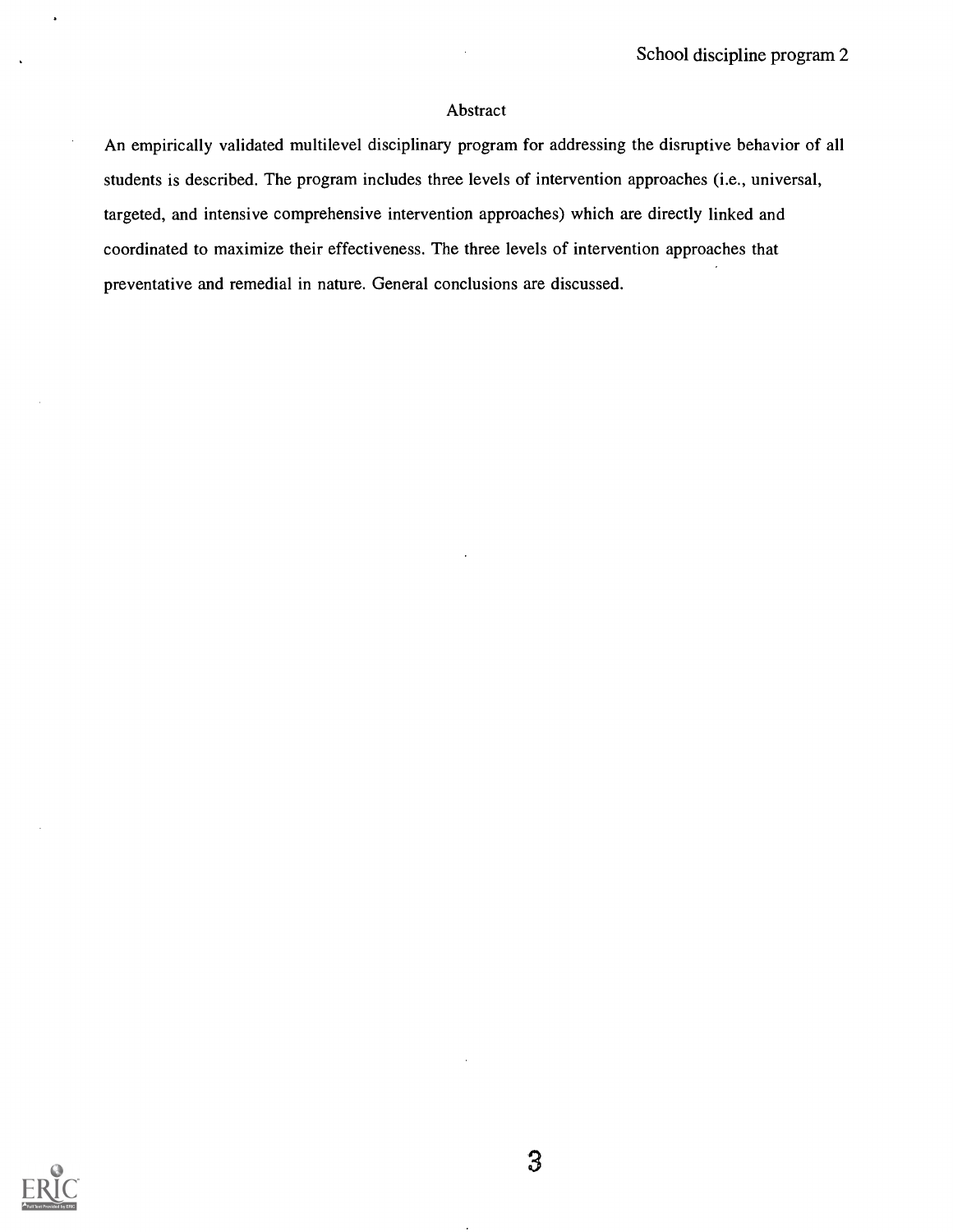Designing Schools to Enhance the Academic and Social Outcomes of All Students

Disruptive forms of behavior seemed to increasingly characterize the students who populated our school. Such behavior has become one of the most pressing issues facing the schools of today. For example, the National School Safety Center has reported that students and school staff alike do not feel completely safe in schools (Stephens, 1995). The 26th annual Phi Delta Kappan Gallup poll of the public's attitudes toward the public schools mirrors the concerns of educators about the safety of schools and the rates of disruptive behavior occurring in schools (Elam, Rose, & Gallup, 1994).

There was little question that we needed to address the increasing level of disruptive behavior in our school if we were to meet the academic and social needs of all students including those with disabilities. Although addressing the growing level of disruptive behavior is a subordinate objective of the broader academic goals of our school, we believed that doing so was a necessary condition for achieving academic excellence. We also believed a comprehensive multilevel discipline program would be necessary if we were to respond effectively to the fundamental social changes occurring in our society which are increasingly reflected in our students' school behavior. The conceptual model and key intervention approaches we utilized in our comprehensive multilevel discipline program are described below.

#### Conceptual Model

Previous experience convinced us that the conceptual model for our schoolwide discipline program must be based on the view that disruptive behavior is primarily a socialization problem rather than a sickness. Over the years our attempts to remediate disruptive behavior as a sickness led us to rely heavily on indirect intervention approaches (e.g., counseling, improving self-esteem) which were not powerful enough to solve the intractable disruptive behavior that concerned us most. Because there was some evidence that interventions that focused on socializing students are effective (e.g., Patterson, Reid, & Dishion, 1992), we believed that a majority of our students would behave according to social norms if we took the trouble to teach students the social norms and supervise them in a consistent manner. Thus, the conceptual model for our comprehensive multilevel discipline program emphasizes direct intervention approaches within and across all school settings and relies on teaching students acceptable social norms.

This conceptual model includes intervention approaches that are preventative (i.e., ensure that disruptive behavior does not commence or become entrenched as a result of the practices of the

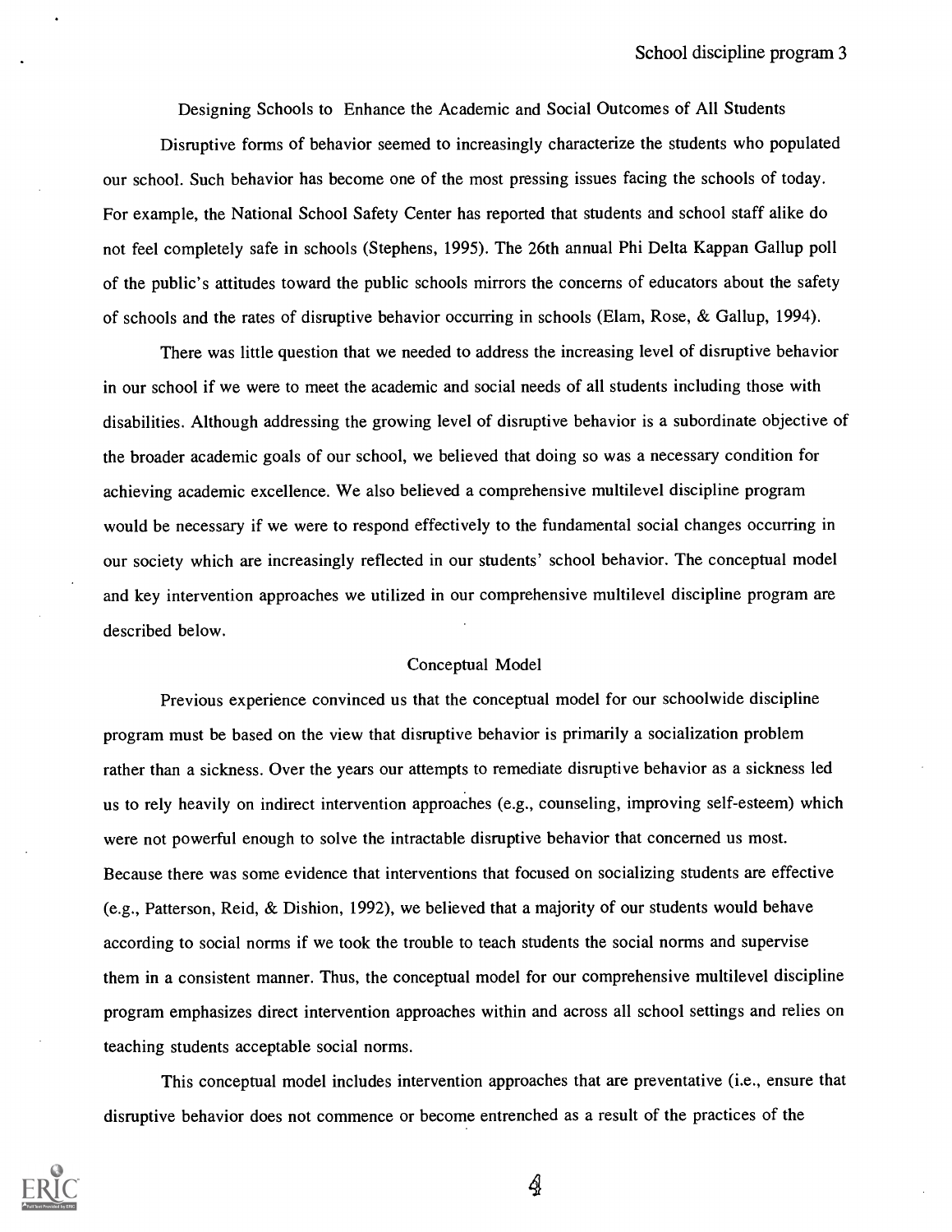school) and remedial (i.e., must change life course persistent disruptive behavior) in nature. Additionally, we focus more heavily on schoolwide or universal intervention approaches because we believe that they not only provide the greatest impact for all students but also provide the foundation with which to implement more targeted and individualized intervention approaches.

Table 1 depicts our comprehensive multilevel discipline program. The figure identifies three types of students, ordered on a continuum, who need increasingly powerful preventative and remedial interventions: (a) typical students who are not at risk for problems; (b) at-risk students who are at risk of developing or are exhibiting disruptive behavior patterns; and (c) target students who exhibit life course disruptive behavior patterns. The figure also identifies the primary intervention approaches associated with each type of student. We have found that intervention approaches that encompass all three of these prevention and remediation levels are needed to meet the needs of all students. The intervention approaches are also directly linked to and coordinated with each other to maximize their effectiveness. This is accomplished through the use of a committee made up of a wide array of professionals (i.e., administrator, counselor, teachers, and paraprofessionals)

Insert Table 1 about here

#### Schoolwide Intervention Approaches

Schoolwide intervention approaches are designed to prevent disruptive behavior from developing or becoming entrenched as a result of the practices of the school. The interventions are universal because all students are exposed in the same way at the same level. The schoolwide intervention approaches play a large role in preventing and diverting students at risk for developing disruptive behavior patterns.

#### Schoolwide Discipline Plan

Because we believe that addressing disruptive behavior and achieving academic excellence are directly connected, the foundation for our schoolwide discipline plan is a lively engaging curriculum and effective teaching practices. The framework for our schoolwide discipline plan has three interrelated components. The three components center on: (a) the ecological arrangements of the common areas of the school (e.g., hallways, cafeteria, restrooms, playground); (b) establishing clear and consistent behavioral guidelines or expectations for common area routines; and (c) the

 $\circ$ 

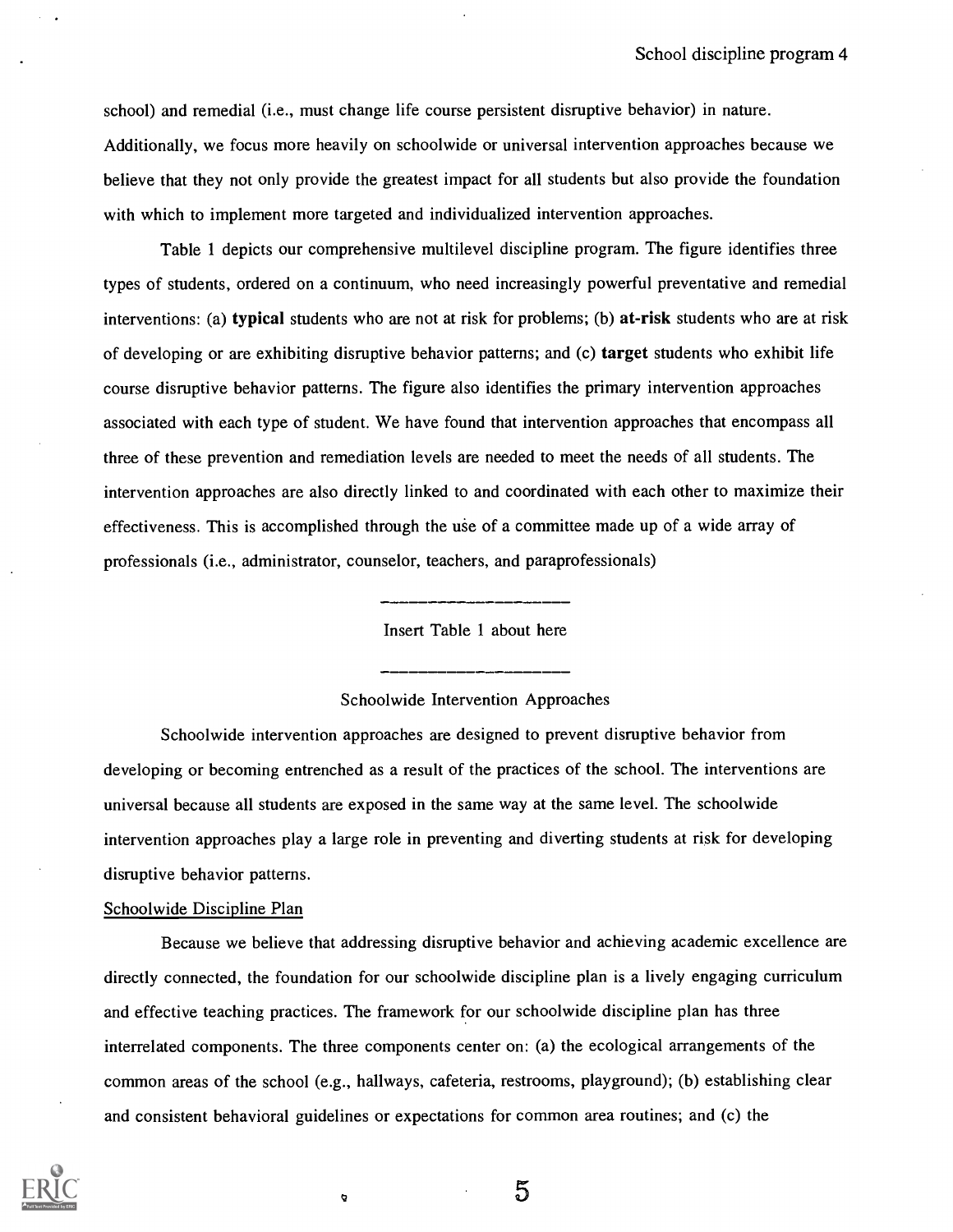supervision of the common area routines to prevent disruptive behavior from occurring and to respond effectively when it does occur.

Ecological arrangements. We made adjustments in the ecological arrangements of our school by eliminating or adjusting unsafe physical arrangements. For example, our bus loading area was often in direct conflict with traffic flow or created conflict and congestion with automobile parking areas. These zones also were in direct conflict with the flow of students leaving the school grounds or entering for extra-curricular activities. Congestion created by traffic and student flow which provided the occasion for disruptive behavior and raised safety concerns was eliminated or adjusted.

We also made improvements in our scheduling and use of space. For example, it not only took longer to get groups through the lunch line because of congestion, but it also provided the occasion for more physical and undesirable social interactions between students and school staff and among students. Staggering the start and end of the lunch period helped facilitate movement in and out of the area. The following were guidelines for improving the scheduling and use of our space: (a) the density of students was reduced by using all entrances and exits to a given area, the space between groups/lines/classes was increased, and the age spread of students was increased as the density of students increased; (b) wait time was kept at a minimum; and (c) travel time and distance was decreased as much as possible.

Behavioral guidelines. We established and directly taught students the behavioral guidelines or expectations for the common area routines of the school. Determining what the students were to accomplish in a given common area was the first step in establishing behavioral guidelines for the common area routines of the school. A task analysis of the routines was then used to specify, in a precise manner, the behavior required by students. These discrete, sequential, and observable behaviors were outlined for each common area of the school. Finally, students are directly taught the common area routines at the beginning of the year. Booster sessions are conducted when needed throughout the remainder of the year.

Supervision. The school staff actively supervise students to maintain the behavioral expectations and to respond to disruptive behavior in a timely and effective manner (supervision is conducted primarily by uncertified school staff with the support of certified school staff). Established patterns of supervision enable staff to provide a more complete and balanced coverage of the

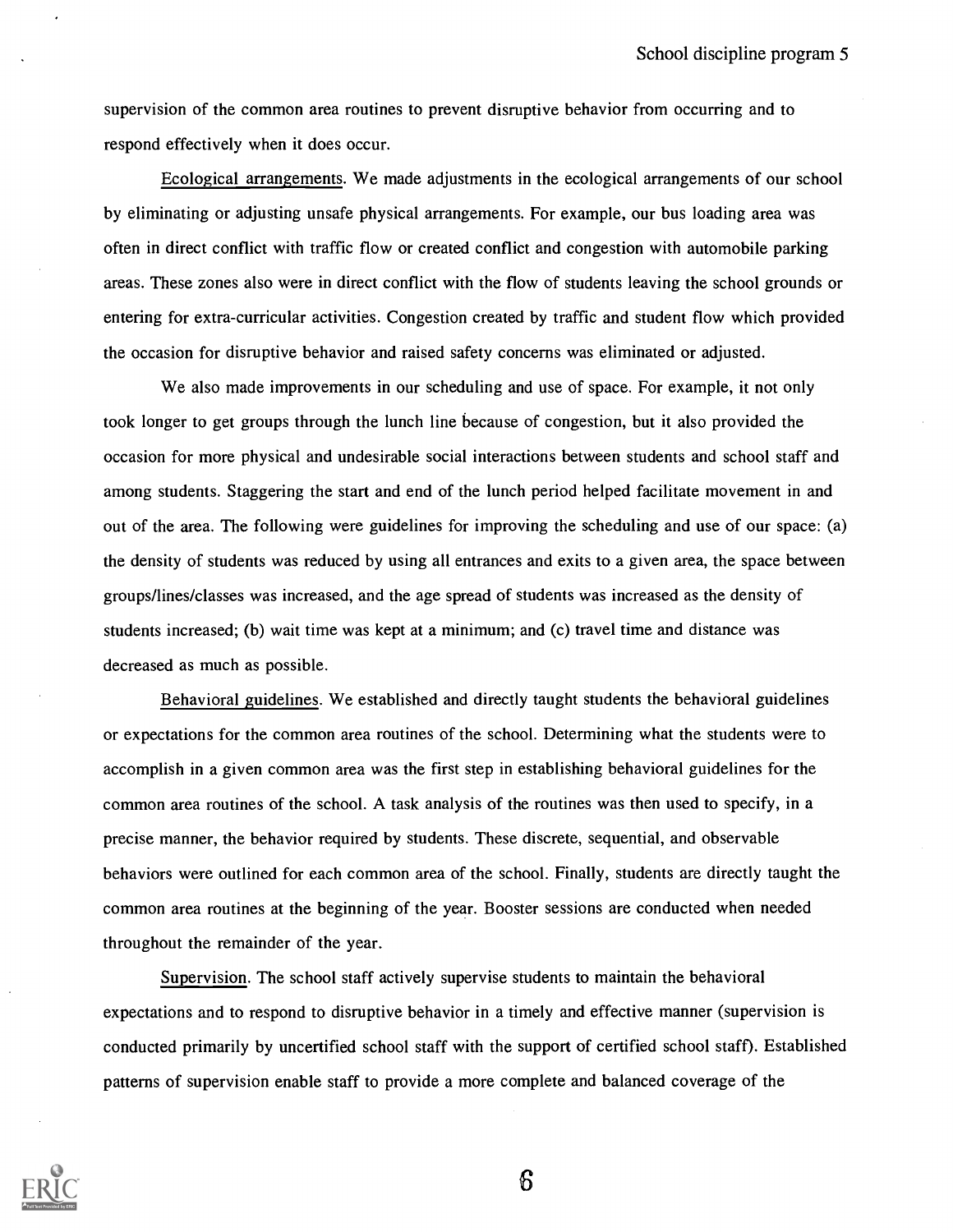common areas. Staff also understand which disruptive behaviors warrant an office referral and which behaviors they needed to manage themselves.

#### Schoolwide Classroom Management Strategy (Think Time)

We found that one of the greatest challenges to working effectively with students who exhibited disruptive behavior was that many of the classroom management systems or strategies used by teachers for disruptive behavior were ineffective. It was not uncommon for teachers to respond to disruptive behavior by ignoring it until they could no longer do so or by using elaborate warning systems such as checks after a name or pulling different-colored cards. Teachers' responses to disruptive behavior not only appeared to result in more persistent chronic disruptive behavior but also lead to escalating severe challenging behavior. Additionally, the varying responses of the school staff were especially problematic for at-risk and target students because these students often work with several professionals throughout the course of the day, each with a different type of response to disruptive behavior.

The Think Time strategy was designed to: (a) enable the teacher and student to cut off a negative social exchange or power struggle over disruptive behavior and to initiate a positive social exchange; and (b) provide the student feedback and an opportunity to plan for future performance. The framework for the Think Time strategy was based on a precision request, quiet-time, and debriefing. The Think Time strategy required teamwork between two or more teachers--the homeroom teacher and a cooperating teacher(s) who provided the designated Think Time area. Teachers prepared their class for the implementation of the schoolwide classroom intervention by actively teaching the students the intervention. Although it is beyond the scope of this paper to describe all of the subtle details necessary to implement Think Time effectively, the primary steps in Think Time included:

1. Catching disruptive behavior early. It is critical that teachers catch disruptive behavior early. It is also critical that teachers reduce (in the case of minor problem behavior) and eliminate (in the case of more serious disruptive behavior) threats and ultimatums as well as warnings. In the case of minor behavior (e.g., off-task), the student is reinforced by the teacher if the student complies with a request or prompt to adjust his/her behavior. If the student does not comply, the teacher directs the student to a designated classroom for Think Time. In the case of more serious disruptive behavior



 $\widetilde{7}$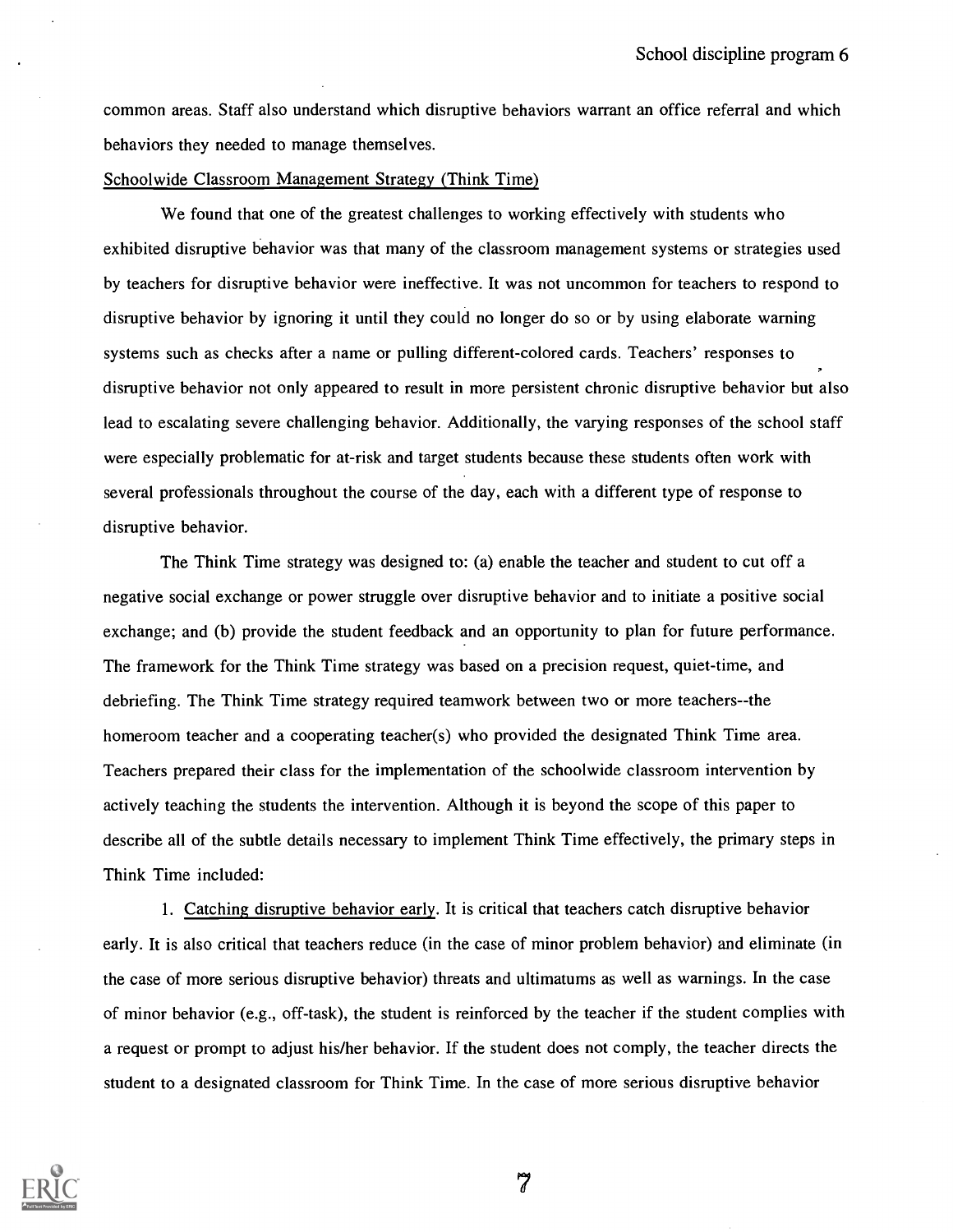(e.g., profanity), the teacher simply directs the student to a designated classroom for Think Time. The communication by the teacher in both cases is limited, unemotional, and matter-of-fact.

2. Moving to and entering the designated Think Time classroom. Students typically move independently to the designated Think Time classroom. In the case of those students who are most problematic (this is a rare event), teachers use a variety of strategies (e.g., track the amount of time the student takes to arrive at the designated classroom, send the student with an escort) to ensure that the student moves quickly to the designated Think Time classroom. Once the student arrives at the designated classroom, the student stands by the door of the designated classroom and waits until the cooperating teacher directs the student to the designated Think Time desk. The desk is located in an area that is free from distractions and limits the ability of the student to engage the teacher or other students.

3. Think Time/debriefing process. After the teacher has observed the student sitting in a calm manner, the student is approached by the cooperating teacher who initiates the de-briefing process. The de-briefing is conducted at the convenience of the cooperating teacher and ideally after allowing the misbehaving student a minimum of 5 to 10 minutes to "think about" their behavior and to gain "self-control." Think Time is behavior-dependent (not time-dependent). Teachers initially ask students to describe their behavior objectively prior to providing them the de-briefing form to complete independently. If the student is responsive to the opening question regarding their behavior, the student is asked to complete the de-briefing form. If not, the teacher responds by saying, "I'll be back to you" and returns to his or her regular duties until another appropriate break arrives (and the student is sitting in a calm manner). Throughout this process the teacher does not cajole or is not drawn into a discussion with the student. Behavioral debriefing (for older students) includes the following questions in sequential steps: (a) identify their inappropriate behavior; (b) identify what they wanted (e.g., revenge, attention, to avoid schoolwork); (c) indicate whether or not they got what they wanted; (d) identify what they need to do (replacement behavior) when they go back to work in their classroom (e.g., follow directions if they did not follow directions); and (e) indicate whether or not they think they can do the new action(s). A shortened de-briefing sequence (a, d, and e) and associated pictorial de-briefing form is used with younger students and in some individual cases in which parents do not want their children to be asked "what they wanted." Again, the interaction is limited, unemotional, and matter-of-fact.

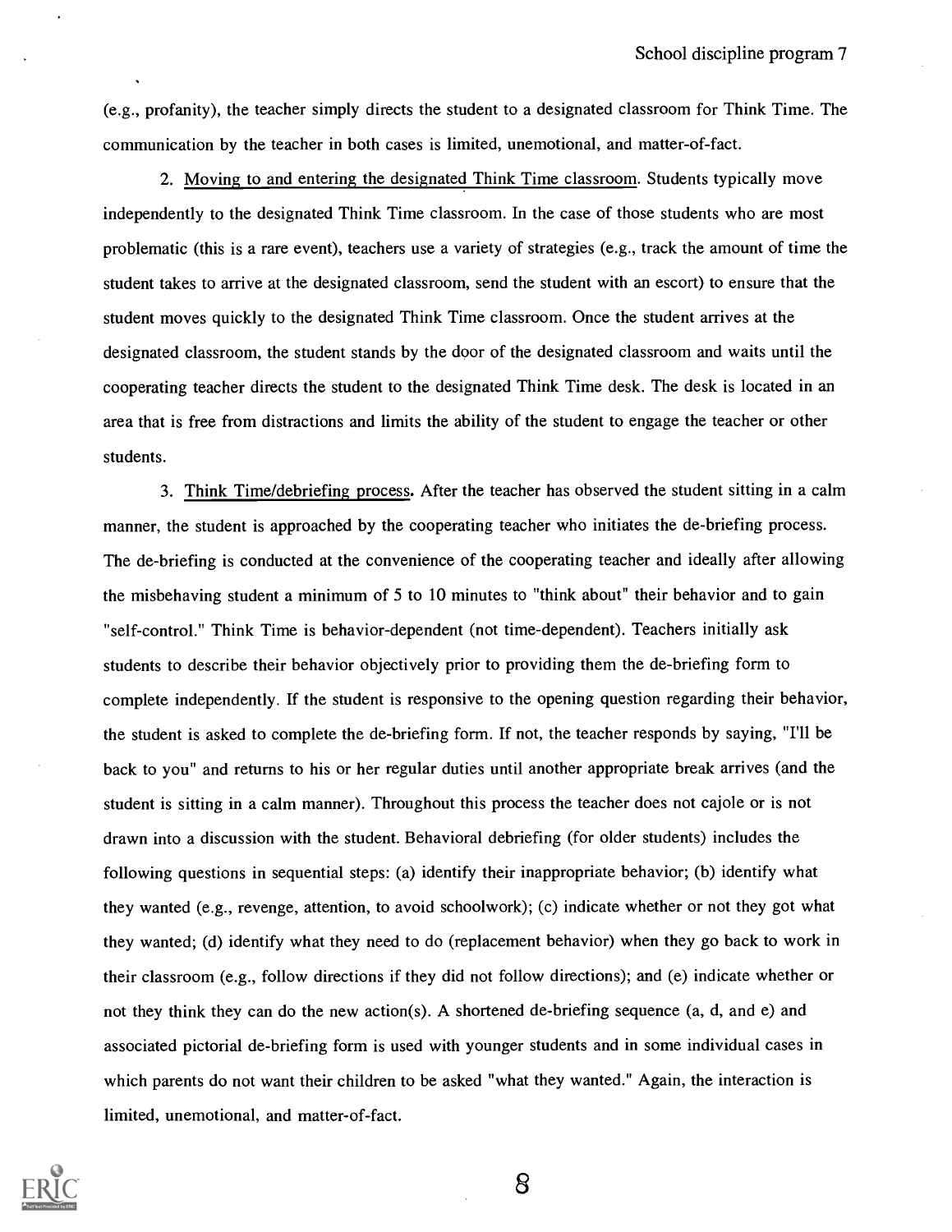4. Checking students' de-briefing responses. After the student has completed the behavioral de-briefing form, the student waits for the teacher to check if the de-briefing form has been completed correctly (behaviors are stated in objective terms, the de-briefing teacher does not know which disruptive behavior the student has actually exhibited at this point). If correct, the student is directed to go back to the classroom with the completed form. If incorrect, the student remains in Think Time. The teacher responds by saying, "I'll be back to you," and returns to his or her regular duties until another appropriate break arrives (and the student is sitting in a calm manner).

5. Rejoining the class. When the student reenters their classroom, the student stands by the door and waits until he or she is acknowledged by their teacher. The teacher then assesses the accuracy of the completed behavioral de-briefing form. If accurate, the teacher (in a positive manner) directs the student to join the class. Teachers use a variety of reentry procedures (e.g., peer assistance, assignment sheet) to ensure that the student is able to make up the work they missed. If the debriefing form is inaccurate, the student is directed to return to the designated classroom to repeat Think Time.

6. Use of other consequences. The use of Think Time is not the only response to disruptive behavior. It is used flexibly with other classroom strategies (e.g., proximity, eye contact, and consequences). Think Time in itself is a powerful enough response to most minor disruptive behaviors. However, additional contingencies such as parent contacts and response cost are established in the case of chronic disruptive behavior or challenging behavior (e.g., profanity and physical aggression).

7. Guidelines governing the use of the Think Time strategy. In cases of extensive Think Time use in a given week, or for extended periods of time, support staff and teachers should work together to develop a comprehensive behavioral plan to decrease the use of Think Time. Possible components of a behavioral plan include: (a) ecological factors (i.e., physical, interpersonal, and programmatic factors that provide a better fit with the student's characteristics and needs such as the physical arrangement of desks in the classroom, the orderliness of the room, positioning of the student, interpersonal interactions between teacher and student, and interventions to address the specific needs of the student); (b) longitudinal programming (i.e., teaching the student fundamental skills and competencies to facilitate behavioral change for the purpose of long-term academic and social outcomes such as social skills training, anger management/conflict resolution, counseling services



## BEST COPY AVAILABLE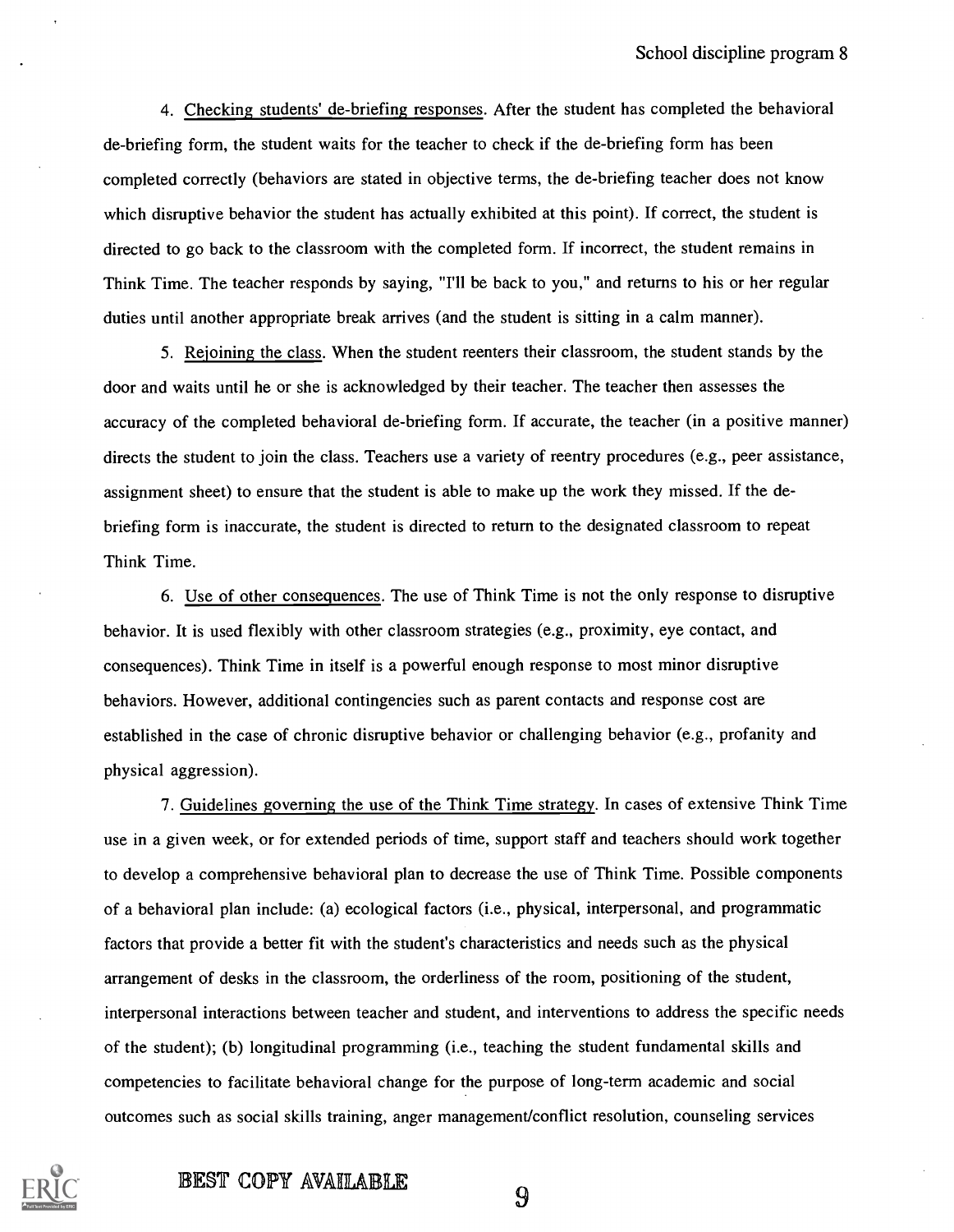(individual, group, and family), intensive academic skills instruction, and medical intervention when necessary; and (c) focused programming (i.e., interventions designed to help the student build replacement behaviors.

#### Targeted Interventions

Targeted interventions are aimed at students who are at risk of developing or are exhibiting disruptive behavior patterns. This group of students includes both those with and without disabilities. The interventions are considered to be targeted because they are designed for those students who do not respond to the universal interventions. Targeted interventions differ from universal interventions in that they are more intense in nature. In other words, targeted interventions essentially enhance the effects of the universal interventions.

Identifying students who do not respond to the universal interventions is the first step in implementing the targeted interventions. At-risk and target students need intensive direct instruction of school and life skills (e.g., anger management, conflict resolution). At-risk and target students also need to be taught more directly how to discriminate which behaviors to use and not use under a variety of social and educational contexts because we have found that, in many instances, the problem for these students is not "knowing how do it" but "doing it when it is required." Finally, at-risk and target students are provided a range of individualized interventions such as self-management behavioral contracting, counseling, mentoring, and academic tutoring.

#### Intensive Comprehensive Interventions

Intensive wraparound interventions are aimed at students who exhibit severe, intractable lifecourse-persistent disruptive behavior patterns. The intervention approaches at this level are designed to involve multiple aspects of the student's life. These intervention approaches are collaborative in nature, involving peers, teachers, social agency personnel, and caregivers. The intervention approaches are based on comprehensive assessments of the problem that result in specially designed individualized, comprehensive interventions involving a range of concerned individuals who are committed to establishing a comprehensive system of support for the student.

The multidisciplinary team plays a primary role in the implementation of the intensive wraparound interventions. This is not to say that the multidisciplinary team is solely responsible for developing the individualized, comprehensive interventions. Rather, the multidisciplinary team is responsible for coordinating and interfacing with key individuals in the student's life to maximize the

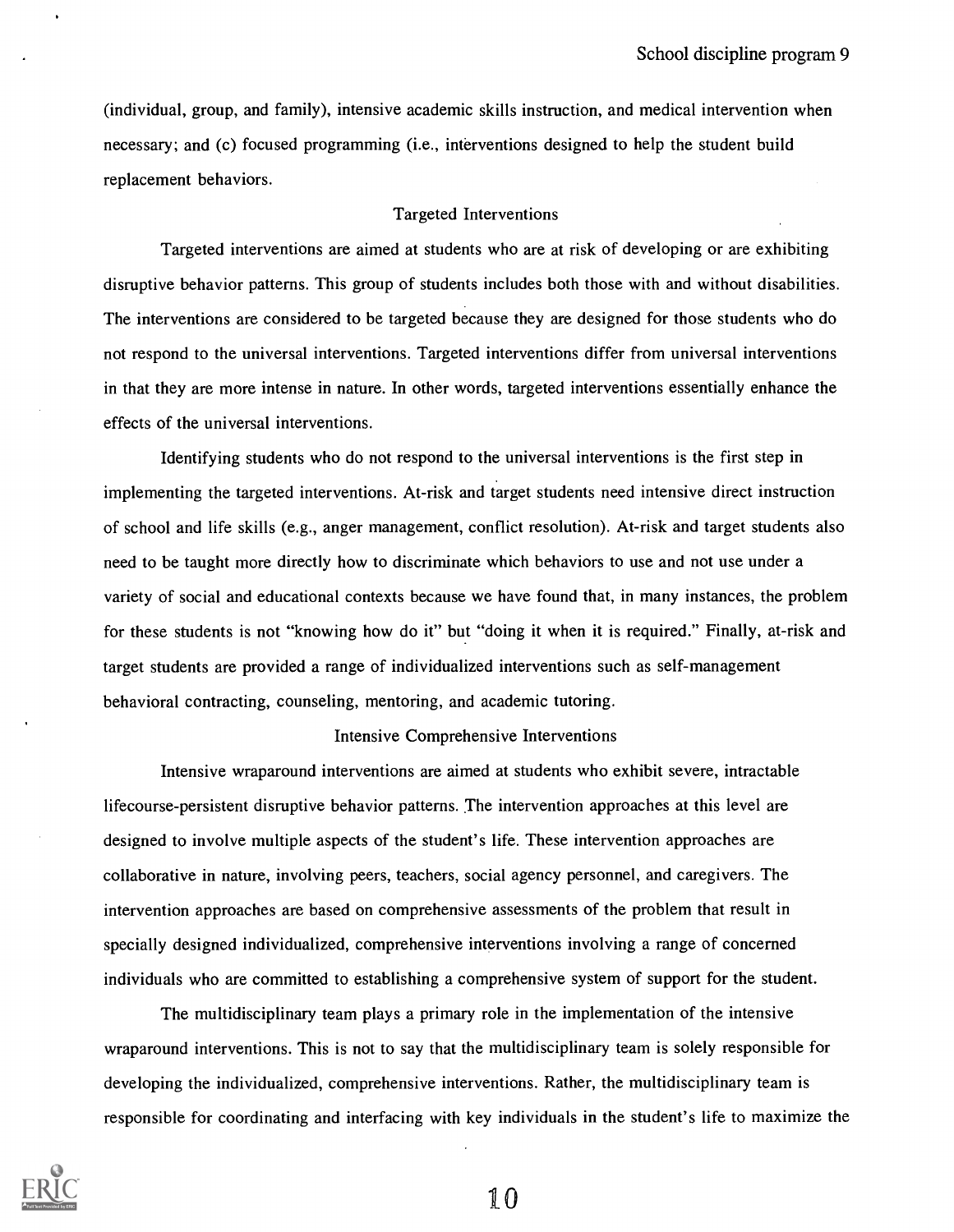effectiveness of the intensive comprehensive interventions. Additionally, the multidisciplinary team needs to work with a range of other social agencies to set up the organizational and coordinating structures necessary to deliver the intensive comprehensive interventions.

#### Conclusion

We have learned a number of things since the implementation of our multilevel comprehensive disciplinary program. First, the program not only has effectively reduced the level of disruptive behavior in our schools but also enhanced the academic performance and school survival skills of at-risk and target students (see Nelson, 1996). Additionally, the program has enabled teachers to shift their focus from discipline problems toward instructional matters. This shift has resulted in an over 20 percentile increase in the overall academic performance of our students on the Iowa Test of Basic Skills this past year. These results confirm our belief that a school's discipline plan plays a critical role in achieving academic excellence, and that direct intervention approaches are effective.

Second, it is critical that schools develop multilevel comprehensive intervention approaches to address disruptive behavior. We believe that the effectiveness of the program is maximized when the intervention approaches are directly linked to and coordinated with each other. The maintenance and coordination of a schoolwide discipline program is best achieved through a continual review of the program by a committee devoted to disciplinary matters.

Third, universal intervention approaches offer the greatest impact because they have both a preventive and remedial effect. The universal intervention approaches are preventative in that they prevent disruptive behavior from commencing as the result of the practices of the schools. The universal intervention approaches are remedial in that they are relatively effective for reducing disruptive behavior. Additionally, universal intervention approaches are more sustainable because school staff report these interventions as being more palatable, addressing the needs of all children.

Finally, staff development regarding disciplinary matters should be aimed at helping staff to implement the intervention approaches within a school's multilevel discipline program. Focusing on the implementation of the discipline program specific to the school not only helps to maintain the program, but also enhances staff's consistency in implementing the program.



1 I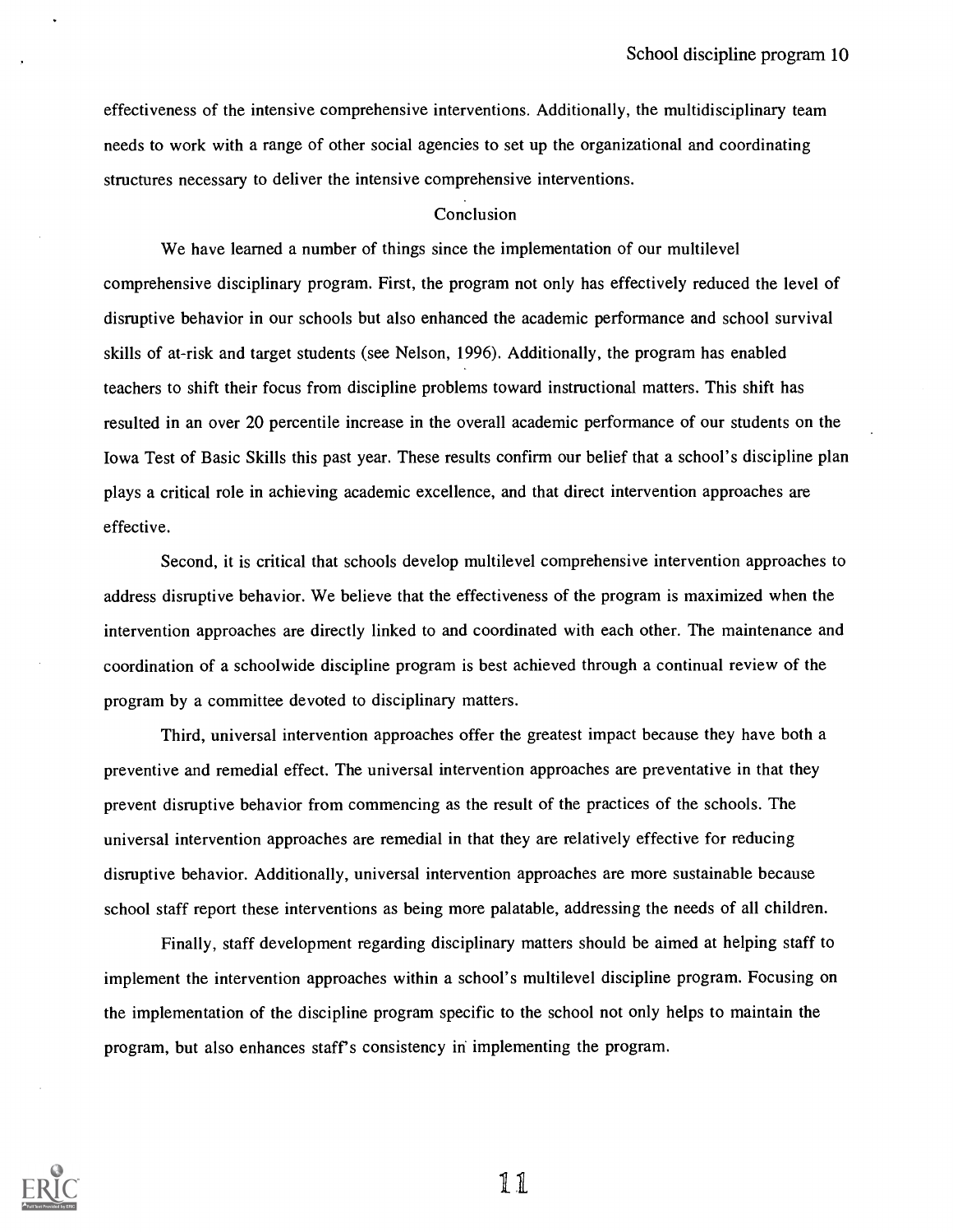### **References**

Elam, S., Rose, L., & Gallup, A. (1994). The 26th annual Phi Delta Kappan Gallup poll of the public's attitudes toward the public schools. Phi Delta Kappan, 26, 42-56.

Nelson, J.R. (1996). Designing schools to meet the needs of students who exhibit disruptive behavior. Journal of Emotional and Behavioral Disorders, 4, 147-161.

Patterson, G. R., Reid, J. B., & Dishion, T. (1992). Antisocial boys. Eugene, OR: Castalia. Stephens, R. D. (1995). Safe schools: A handbook for violence prevention. Bloomington, IN: National Educational Services.

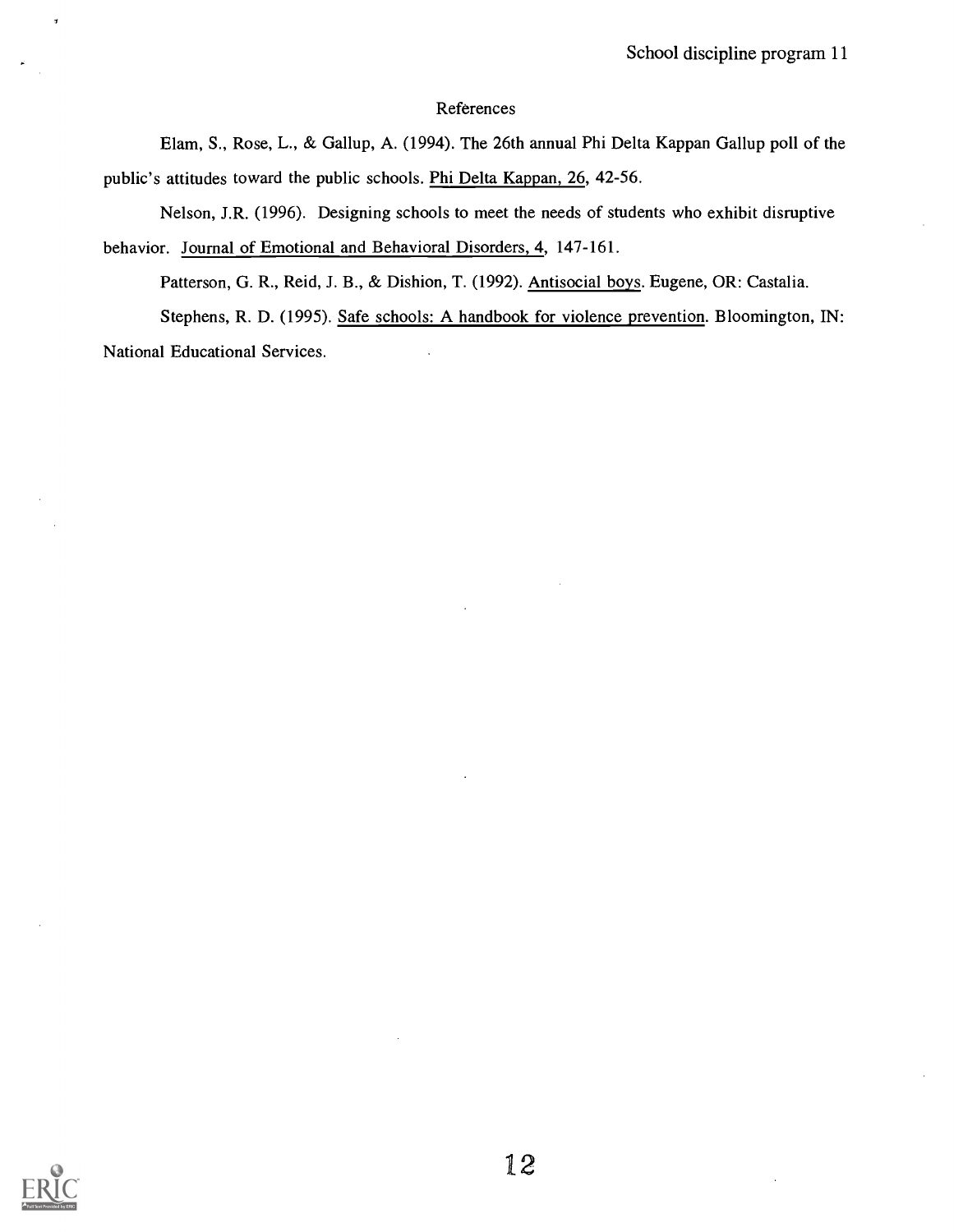| Table 1 |
|---------|
|         |

Prevention and Remediation Levels to Meet the Needs of All Children

| <b>STUDENT TYPE</b>          | <b>INTERVENTION APPROACH</b>                                     |
|------------------------------|------------------------------------------------------------------|
| <b>Typical</b>               | Schoolwide Interventions (Preventative and Remedial))            |
|                              | • Effective teaching practices                                   |
|                              | • Schoolwide discipline plan                                     |
|                              | • Schoolwide classroom management strategy (The Think            |
|                              | Time Strategy)                                                   |
| <b>At-Risk</b> (Developing   | <b>Targeted Interventions</b> (Preventative and Remedial)        |
| or exhibiting disruptive     | • Identification of at-risk children                             |
| behavior patterns)           | • Intensive instruction/counseling in skills for school and life |
|                              | success (e.g., anger management, self-control, conflict          |
|                              | resolution)                                                      |
|                              | • Consultant based 1-to-1 interventions                          |
|                              | • Intensive academic interventions (if applicable)               |
| <b>Target</b> (Exhibit life) | <b>Intensive Comprehensive Interventions (Remedial)</b>          |
| course disruptive            | • Connection of children and caregivers to community-based       |
| behavior patterns)           | social service agencies                                          |
|                              | • Coordination of school services with social service agencies   |

 $\hat{\mathcal{A}}$ 

 $\bar{z}$ 



 $\mathbb{Z}^2$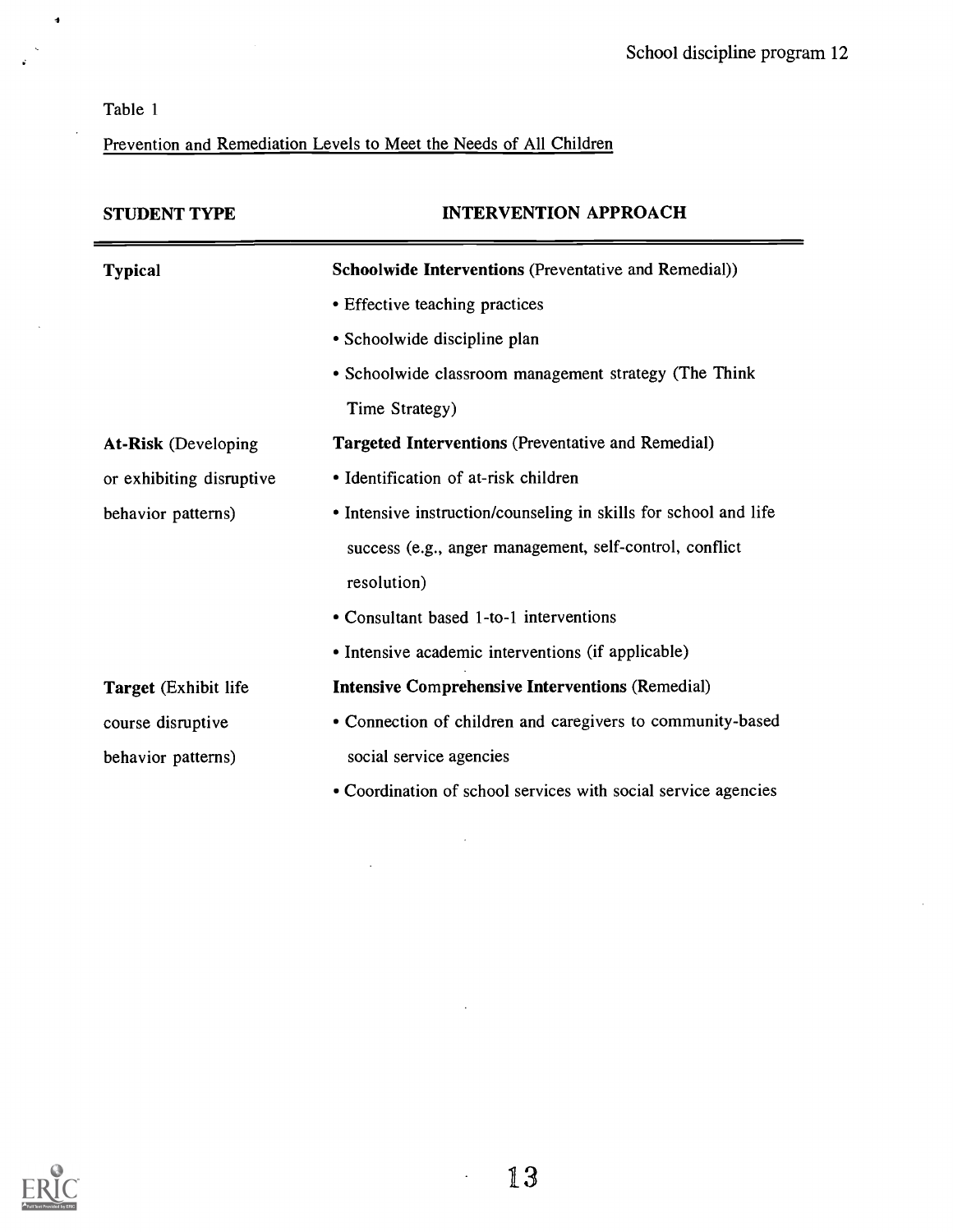

U.S. Department of Education



Office of Educational Research and Improvement (OERI) Educational Resources Information Center (ERIC)

# REPRODUCTION RELEASE

(Specific Document)

# I. DOCUMENT IDENTIFICATION:

| Title: Designing Schools to enhance the academic and Social outcomes of |                          |
|-------------------------------------------------------------------------|--------------------------|
| all students                                                            |                          |
|                                                                         |                          |
| <b>Corporate Source:</b>                                                | <b>Publication Date:</b> |
| State Chainersity<br>HLOMA?                                             |                          |
| <b>II. REPRODUCTION RELEASE:</b>                                        |                          |

In order to disseminate as widely as possible timely and significant materials of interest to the educational community, documents announced in the monthly abstract journal of the ERIC system, Resources in Education (RIE), are usually made available to users in microfiche, reproduced paper copy, and electronic/optical media, and sold through the ERIC Document Reproduction Service (EDRS) or other ERIC vendors. Credit is given to the source of each document, and, if reproduction release is granted, one of the following notices is affixed to the document.

If permission is granted to reproduce and disseminate the identified document, please CHECK ONE of the following two options and sign at the bottom of the page.



Documents will be processed as indicated provided reproduction quality permits. If permission to reproduce is granted, but neither box is checked, documents will be processed at Level 1.

1 hereby grant to the Educational Resources Information Center (ERIC) nonexclusive permission to reproduce and disseminate this document as indicated above. Reproduction from the ERIC microfiche or electronic/optical media by persons other than ERIC employees and its system contractors requires permission from the copyright holder. Exception is made for non-profit reproduction by libraries and other service agencies to satisfy information needs of educators in response to discrete inquiries."

| Sign<br>here $\rightarrow$<br>please | Signature:                              | Printed Name/Position/Title:      |                   |
|--------------------------------------|-----------------------------------------|-----------------------------------|-------------------|
|                                      | Organization/Address:                   | Telephone:                        | FAX:              |
|                                      | ma STATE Uni<br>ে<br>$\Omega$ co $\sim$ | E-Mail Address:<br>son Dew Viedu! | : Date:           |
|                                      |                                         | Centil                            | ( ଦ୍ୱ 1<br>(over) |